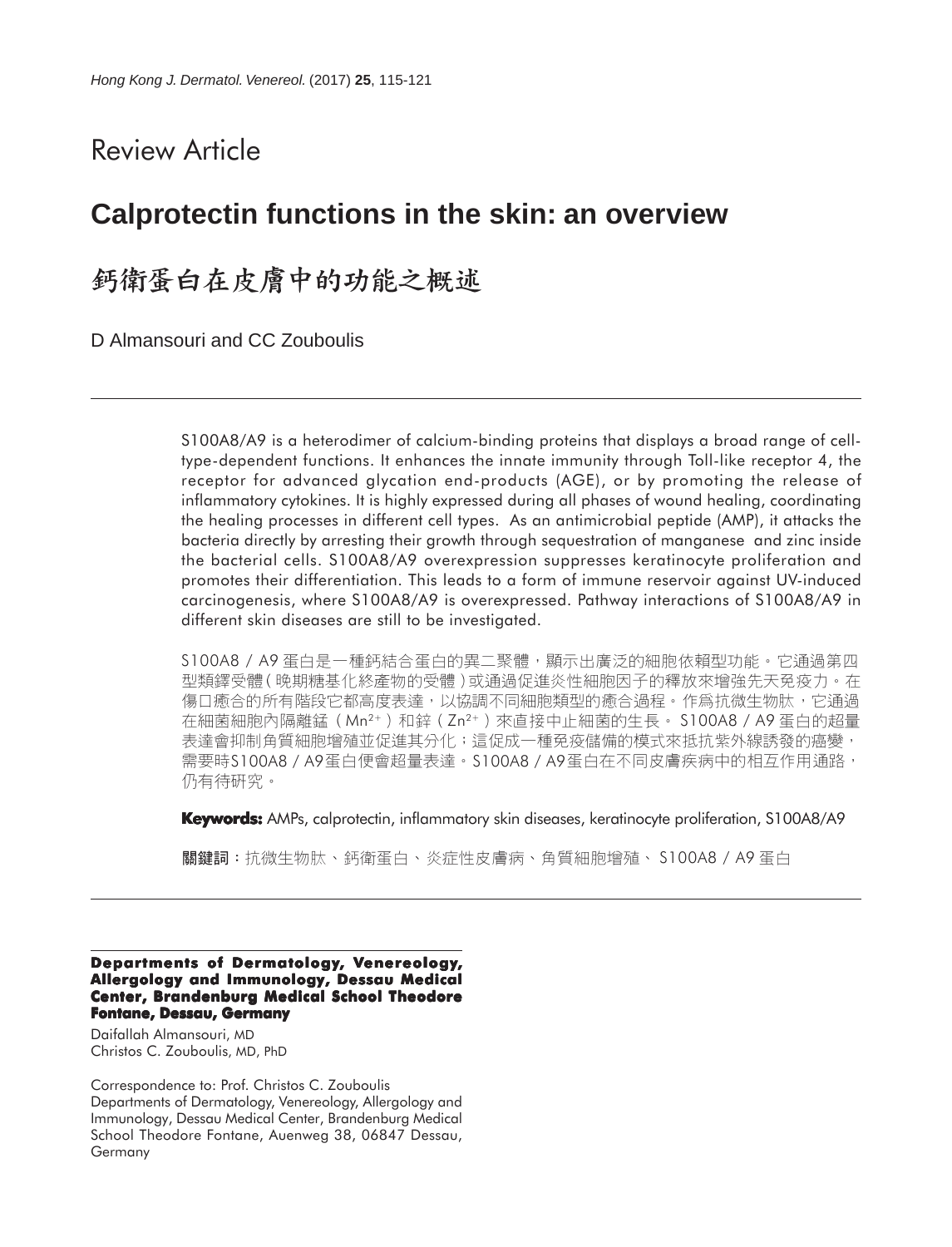## **Introduction**

Located on chromosome 1q21 in a gene cluster known as epidermal differentiation complex  $(EDC)$ ,<sup>1</sup> the S100 proteins constitute a family of low molecular weight calcium-binding proteins of the human epithelium (Figure  $1$ ).<sup>2,3</sup> First, they were found to be overexpressed in psoriasis,4 and upregulated by retinoic acid,<sup>5,6</sup> and seem to be important epithelial constituents. They are encoded by a family of genes whose symbols use the S100 prefix and perform diverse functions in the human skin.<sup>2,3</sup> S100 proteins are also considered as environmentally relevant damageassociated molecular pattern molecules (DAMPs), since knockdown of aryl hydrocarbon receptor downregulates their expression.7

The two myeloid-related protein-14 and 8 (MRP14 and MRP8), also called S100A9 and S100A8 respectively, are members of the S100 protein family and form together a functioning heterodimer called calprotectin (Figure 2).<sup>8</sup> This complex is involved in a variety of biological processes, including calcium-dependent signaling pathways and cell differentiation. Moreover, it is a very sensitive local and systemic inflammatory biomarker reflecting inflammatory activities even in subclinical stages,<sup>8</sup> which may give S100A8/ A9 a clinical significance in many diseases. For instance, its concentration in faeces and serum was found to be directly correlated with the disease activity in patients with ulcerative colitis and Crohn's disease.<sup>9,10</sup> The serum calprotectin has also been found to be a good indicator for psoriasis and arthritis severity.<sup>11</sup> However, calprotectin is not yet a suitable substitute for the well-established inflammatory markers (e.g., erythrocyte sedimentation rate or c-reactive protein [CRP]) for three reasons. First: the levels of S100A8/A9 have been found not to correlate to the course of certain inflammatory diseases, as discussed below. Second, in comparison to CRP, they are non-standardised and cost-effective measurement tools. Third, S100A8/A9 expression

and the clinical significance in the majority of inflammatory diseases remain to be investigated.

### *Expression of S100A8/A9 in inflammatory skin diseases*

The contribution of calprotectin has only been considered in a few dermatoses. In psoriasis, S100A8/A9 is highly overexpressed in the lesions and regulated by oncostatin M through the STAT3 pathway.<sup>12</sup> While S100A8/A9 is a potent suppressor for keratinocyte proliferation and an inducer for differentiation, this mechanism is obviously ineffective in psoriasis where keratinocytes undergo excessive hyperproliferation. In contrast, S100A8/A9 in atopic dermatitis is undetectable. Remarkably, the treatment of atopic dermatitis with pimecrolimus induces the expression of S100A8/A9 and enhances barrier function.<sup>13</sup> S100A8/A9 is strongly overexpressed in the affected skin with hidradenitis suppurativa/acne inversa (HS) in comparison to healthy looking skin from the same patient.<sup>14</sup> Unlike psoriasis, where the serum levels of S100A9/A8 correlate to the disease severity, recent studies involving 29 patients with HS have shown no correlation between disease severity and the serum level of S100A9/A8.4,15 However, the functional pathways and interactions of S100A8/A9 in HS still need to be studied.

### *Role of S100A8/A9 in the innate immunity*

At the cellular level, the expression of calprotectin under normal conditions can be seen predominantly in the myeloid cells (neutrophils, monocytes, macrophages). It is expressed in the epidermal keratinocytes and endothelial cells only under stress, suggesting involvement of S100A8/ A9 in the intercellular biological processes within the non-myeloid cells.16 S100A8/A9 alone comprises 30-60% of the cytosolic proteins of neutrophils. This observation has always indicated a central role of S100A8/A9 in the innate immune response. Although this fact was discovered more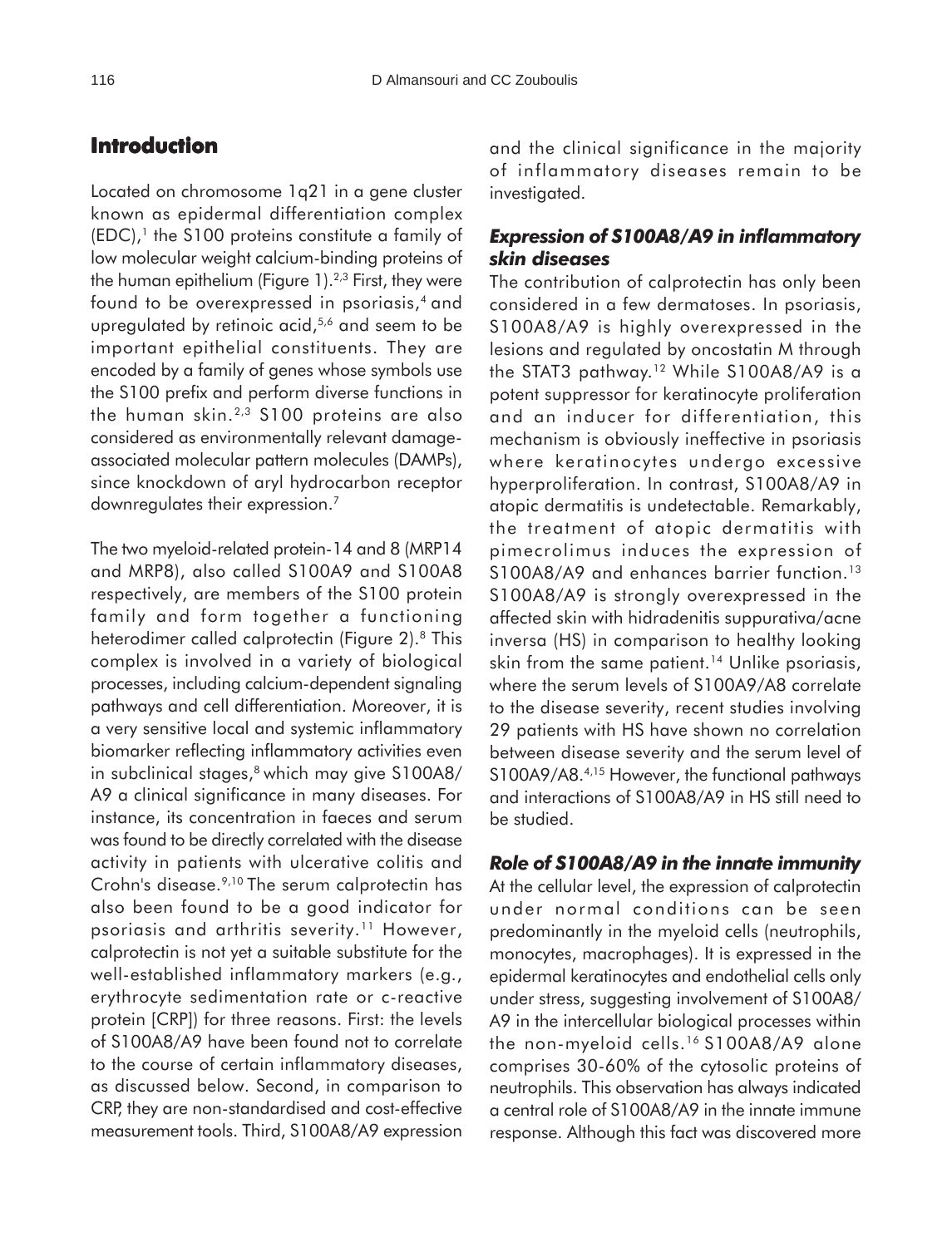

**Figure 1.** S100A8/A9 encoding genes are located within the epidermal differentiation complex on the long arm of chromosome 1, where a coordinately local regulation with other S100 proteins and the proteins of the cornified cell envelope (involucrin, loricrin, and filaggrin) can be seen. Source: UCSC Genome Browser database (http://genome.ucsc.edu/).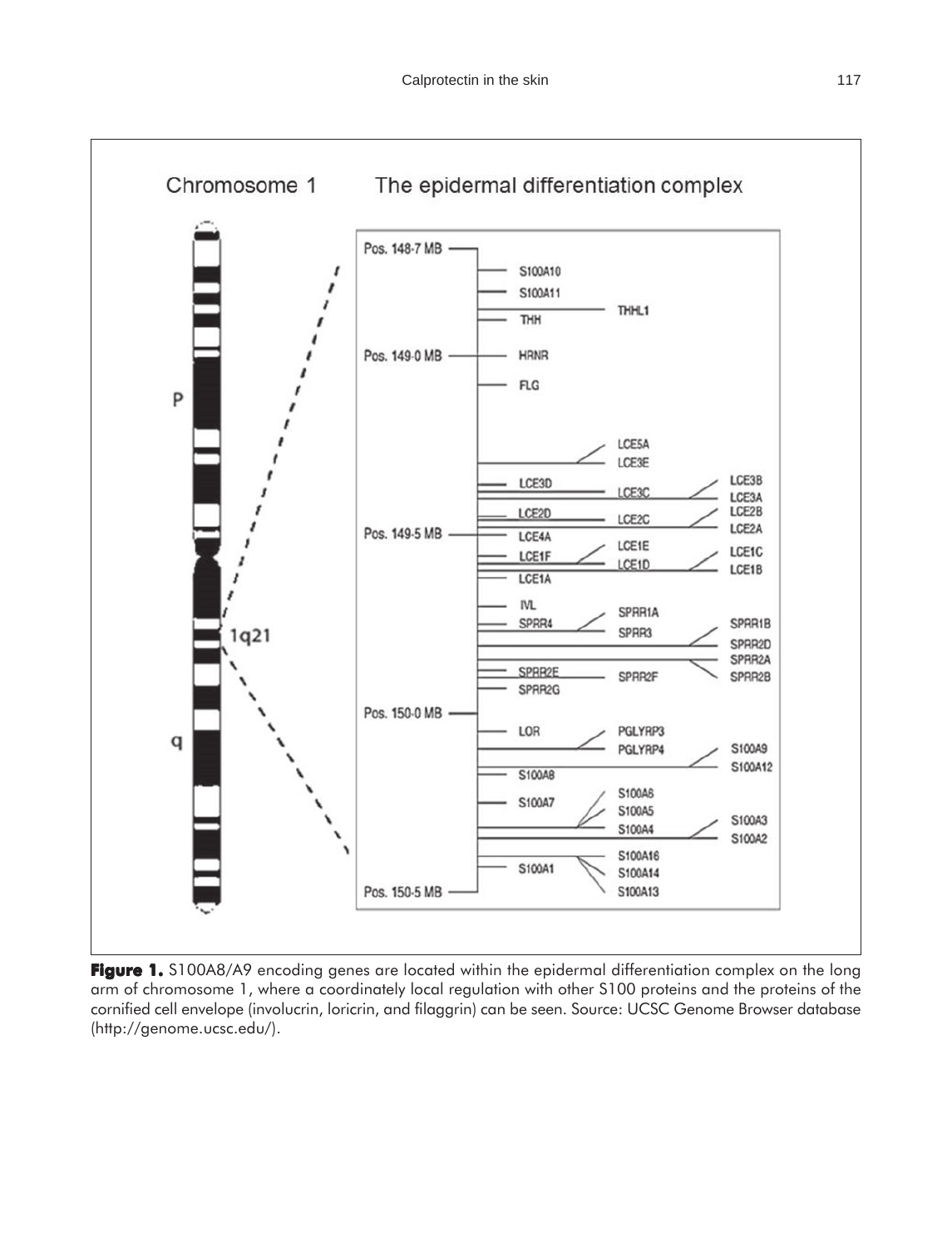than 20 years ago, the exact mechanism was not known until the recent evidence of its role as endogenous damage-associated molecular pattern molecule. It promotes the inflammatory response to lipopolysaccharides by endogenous activation of the Toll-like receptor 4 or the receptors for the advanced glycation end products (AGE). This kind of response was seen in cancer cells as well as in autoimmunity and infection.17-19 S100A8/A9 is not only a strong inducer of chemotaxis and adhesion of neutrophils,<sup>20</sup> but also a potent amplifier of the inflammatory process, producing tumor necrosis growth (TNF)-α and other cytokines. It is also essential for development of autoreactive CD8+ T cells.

During wound healing, S100A8/9 is expressed by inflammatory cells as early as the first three hours after injury (inflammatory phase). It is involved in the release of many inflammatory mediators from monocytes and macrophages and promotes their migration.21

### *S100A8/A9 functions in keratinocytes*

S100A8/A9 coding genes are located in the EDC locus, where coordinated local regulation among the locus genes can be seen.<sup>22</sup> As mentioned earlier, calprotectin induces migration of keratinocytes and suppresses their proliferation under inflammatory stimuli in-vitro.<sup>23</sup> As a result,

the overexpressed S100A8/A9 arrests the growth of the damaged cells, induces apoptosis and prevents UV-induced carcinogenesis. The same mechanism is also an effective response against viral infections.24

During the late phases of wound healing (the proliferative phase and the remodeling phase), S100A8/A9 induces proliferation, migration, and differentiation of keratinocytes and fibroblasts. It also endorses the release of their proteases and growth factors.25 S100A8/A9 promotes keratinocyte differentiation through activation of the NF-κB pathway by activation of epithelial nicotinamide adenine dinucleotide phosphate (NADPH).23 Additionally, it creates a positive feedback loop, stimulating the growth of the keratinocytes involving the cytokines: Interleukin (IL)1α, IL6, IL8, TNF-α, interferon (IFN)-α, IFN-γ, CXCL1, CXCL2, CXCL3 and chemokine ligand 20.26 S100A8/9 overexpression impairs cell growth and differentiation.27 Interestingly, the bacterial flagellin of *Escherichia coli (E. coli)* upregulates the expression of S100A8/9 in the keratinocytes.28 In addition to the indirect role of S100A8/A9 in innate immunity by promoting production of cytokines, it acts directly against *E. coli, Staphylococcus aureus* (*S.aureus*), *S. epidermidis, Klebsiella* and fungal infections, as a member of the antimicrobial peptides. The



**Figure 2.** Crystal structure of S100A8 (green), S100A9 (purple), and S100A8/A9 heterodimer. Ca<sup>2+</sup> ions (shown in blue) are essential for formimg the chemically stable and physiologically active calprotectin heterodimer [Source of the S100A8/A9 structure: from Vogl T et al. Int J Mol Sci 2012;13:2893-2917].34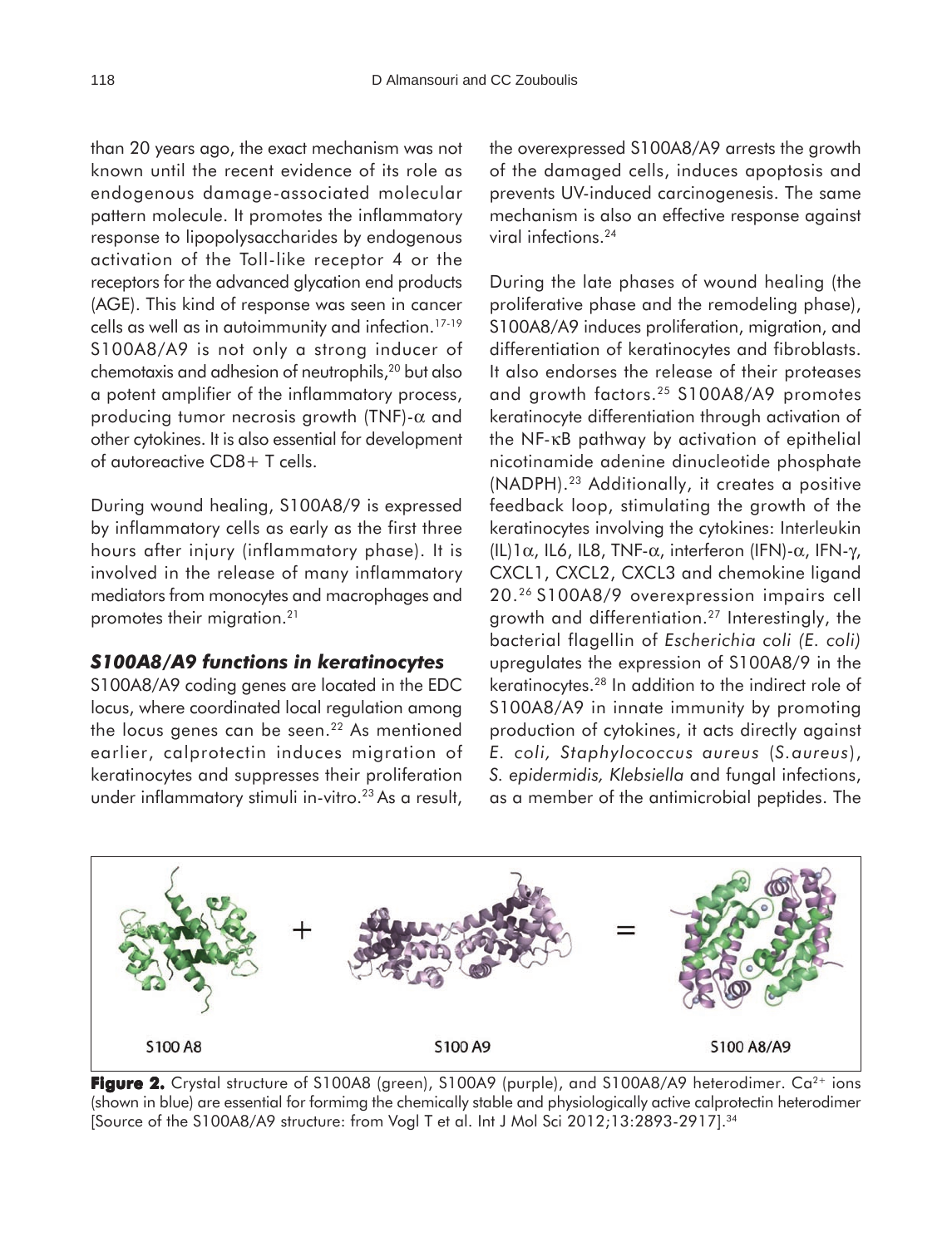mechanism includes the sequestration of manganese and zinc inside the bacterial cells, which inhibits their growth.<sup>29</sup>

Unexpectedly, S100A8/A9 shows an antiinflammatory phenotype in dendritic cells.<sup>30</sup> The non-inflammatory functions of S100A8/9 in nonmyeloid cells (e.g. keratinocytes, endothelial cells, vascular smooth muscle cells) have received more attention as a potential mediator in the ischaemic heart diseases and cancers.<sup>31</sup> A high serum level of S100A8/A9 in smokers and obese individuals has been linked significantly to the other risk factors of coronary artery disease and the prognosis of patients with ischaemic heart disease.32 The involvement of this heterodimer in the pathogenesis of many inflammatory diseases (e.g. rheumatoid arthritis, inflammatory bowel disease, cystic fibrosis, diabetes mellitus I, and

inflammation-associated cancers) has also received further attention in recent years.

### **Conclusion**

Though S100A8 and S100A9 are functionally and structurally comparable, they have distinctive intraand extracellular functions.33 Their contribution in the innate immune response, not only through the myeloid cells, but also by modifying the proliferation and growth of skin cells, and especially keratinocytes, plays a central role in many inflammatory responses including wound healing (Figure 3). The functions of S100A8/A9 as an anti-microbial peptide in addition to its regulatory effects on keratinocyte differentiation may help us better understand the pathogenesis of several skin diseases.



**Figure 3.** In addition to its role in the innate immunity and wound healing process, calprotectin inhibits carcinogenesis by promoting keratinocyte differentiation but also impairs antitumor immune responses by inhibition of dendritic cell differentiation.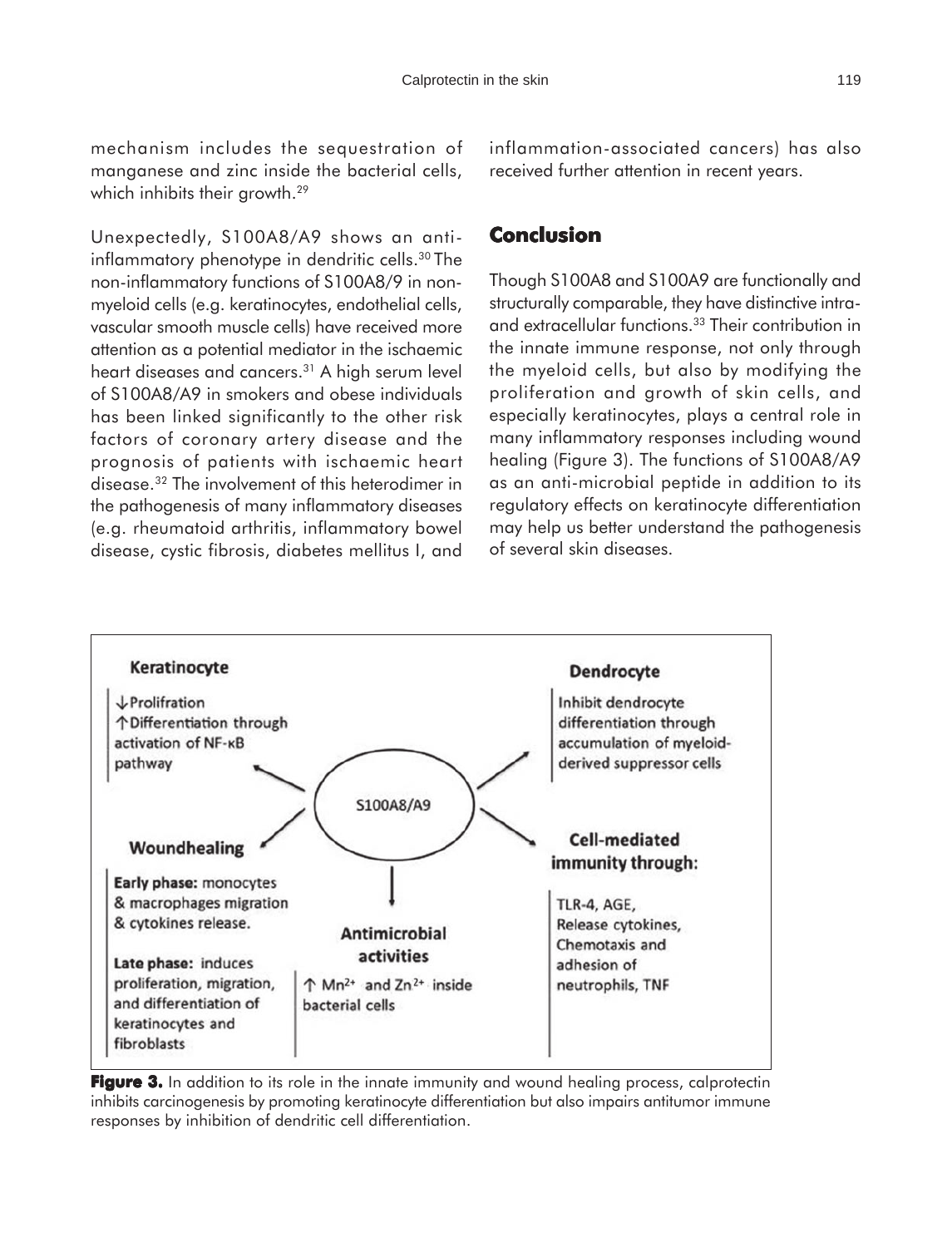## **Acknowledgement**

Daifallah Almansouri is a scholar of the College of Medicine, Taif University, Taif, Saudi Arabia. The authors would like to thank Warner Kraus and Albertos Chatzidakis for the language editing.

## **Conflict of interest of interest**

The authors declare no conflict of interest.

## **References**

- 1. Mischke D, Korge BP, Marenholz I, Volz A, Ziegler A. Genes encoding structural proteins of epidermal cornification and S100 calcium-binding proteins form a gene complex ("epidermal differentiation complex") on human chromosome 1q21. J Invest Dermatol 1996; 106:989-92.
- 2. Halawi A, Abbas O, Mahalingam M. S100 proteins and the skin: a review. J Eur Acad Dermatol Venereol 2014; 28:405-14.
- 3. Leskniak W, Graczyk-Jarzynka A. The S100 proteins in epidermis: Topology and function. Biochim Biophys Acta 2015;1850:2563-72.
- 4. Madsen P, Rasmussen HH, Leffers H, Honoré B, Celis JE. Molecular cloning and expression of a novel keratinocyte protein (psoriasis-associated fatty acidbinding protein [PA-FABP]) that is highly up-regulated in psoriatic skin and that shares similarity to fatty acid-binding proteins. J Invest Dermatol 1992;99:299- 305.
- 5. Tavakkol A, Zouboulis CC, Duell EA, Voorhees JJ. A retinoic acid-inducible skin-specific gene (RIS-1/ psoriasin): molecular cloning and analysis of gene expression in human skin in vivo and cultured skin cells in vitro. Mol Biol Rep 1994;20:75-83.
- 6. Zouboulis CC, Voorhees JJ, Orfanos CE, Tavakkol A. Topical all-trans-retinoic acid (RA) induces an early, coordinated increase of RA-inducible skin-specific gene/ psoriasin and cellular RA binding protein II mRNA levels which precedes skin erythema. Arch Dermatol Res 1996; 288:664-9.
- 7. Memari B, Bouttier M, Dimitrov V, Ouellette M, Behr MA, Fritz JH, et al. Engagement of the aryl hydrocarbon receptor in mycobacterium tuberculosis-infected macrophages has pleiotropic effects on innate immune signaling. J Immunol 2015;195:4479-91.
- 8. Vogl T, Eisenblätter M, Völler T, Zenker S, Hermann S, van Lent P, et al. Alarmin S100A8/S100A9 as a biomarker for molecular imaging of local inflammatory activity. Nat Commun 2014;5:4593.
- 9. Kalla R, Kennedy NA, Ventham NT, Boyapati RK, Adams

AT, Nimmo ER, et al. Serum calprotectin: a novel diagnostic and prognostic marker in inflammatory bowel diseases. Am J Gastroenterol 2016;111:1796-805.

- 10. Roseth AG, Aadland E, Jahnsen J, Raknerud N. Assessment of disease activity in ulcerative colitis by faecal calprotectin, a novel granulocyte marker protein. Digestion 1997;58:176-80.
- 11. Brun JG, Jonsson R, Haga HJ. Measurement of plasma calprotectin as an indicator of arthritis and disease activity in patients with inflammatory rheumatic diseases. J Rheumatol 1994;21:733-8.
- 12. Gazel A, Rosdy M, Bertino B, Tornier C, Sahuc F, Blumenberg M. A characteristic subset of psoriasisassociated genes is induced by oncostatin-M in reconstituted epidermis. J Invest Dermatol 2006;126: 2647-57.
- 13. Grzanka A, Zebracka-Gala J, Rachowska R, Bozek A, Kowalska M, Jarzab J. The effect of pimecrolimus on expression of genes associated with skin barrier dysfunction in atopic dermatitis skin lesions. Exp Dermatol 2012;21:184-8.
- 14. Wolk K, Warszawska K, Hoeflich C, Witte E, Schneider-Burrus S, Witte K et al. Deficiency of IL-22 contributes to a chronic inflammatory disease: pathogenetic mechanisms in acne inversa. J Immunol 2011;186: 1228-39.
- 15. Wieland CW, Vogl T, Ordelman A, Vloedgraven HG, Verwoolde LH, Rensen JM, et al. Myeloid marker S100A8/A9 and lymphocyte marker, soluble interleukin 2 receptor: Biomarkers of hidradenitis suppurativa disease activity? Br J Dermatol 2013;168:1252-8.
- 16. Foell D, Wittkowski H, Vogl T, Roth J. S100 proteins expressed in phagocytes: a novel group of damageassociated molecular pattern molecules. J Leukoc Biol 2007;81:28-37.
- 17. Pham DL, Yoon MG, Ban GY, Kim SH, Kim MA, Ye YM, et al. Serum S100A8 and S100A9 enhance innate immune responses in the pathogenesis of baker's asthma. Int Arch Allergy Immunol 2015;168:138-46.
- 18. Ehrchen JM, Sunderkötter C, Foell D, Vogl T, Roth J. The endogenous Toll-like receptor 4 agonist S100A8/ S100A9 (calprotectin) as innate amplifier of infection, autoimmunity, and cancer. J Leukoc Biol 2009;86:557- 66.
- 19. Vandal K, Rouleau P, Boivin A, Ryckman C, Talbot M, Tessier PA. Blockade of S100A8 and S100A9 suppresses neutrophil migration in response to lipopolysaccharide. J Immunol 2003;171:2602-9.
- 20. Ryckman C, Vandal K, Rouleau P, Talbot M, Tessier PA. Proinflammatory activities of S100 proteins S100A8, S100A9, and S100A8/A9 induce neutrophil chemotaxis and adhesion. J Immunol 2003;170:3233-42.
- 21. Cooper L, Johnson C, Burslem F, Martin P. Wound healing and inflammation genes revealed by array analysis of 'macrophageless' PU.1 null mice. Genome Biol 2004;6:R5.
- 22. Elder JT, Zhao X. Evidence for local control of gene expression in the epidermal differentiation complex. Exp Dermatol 2002;11:406-12.